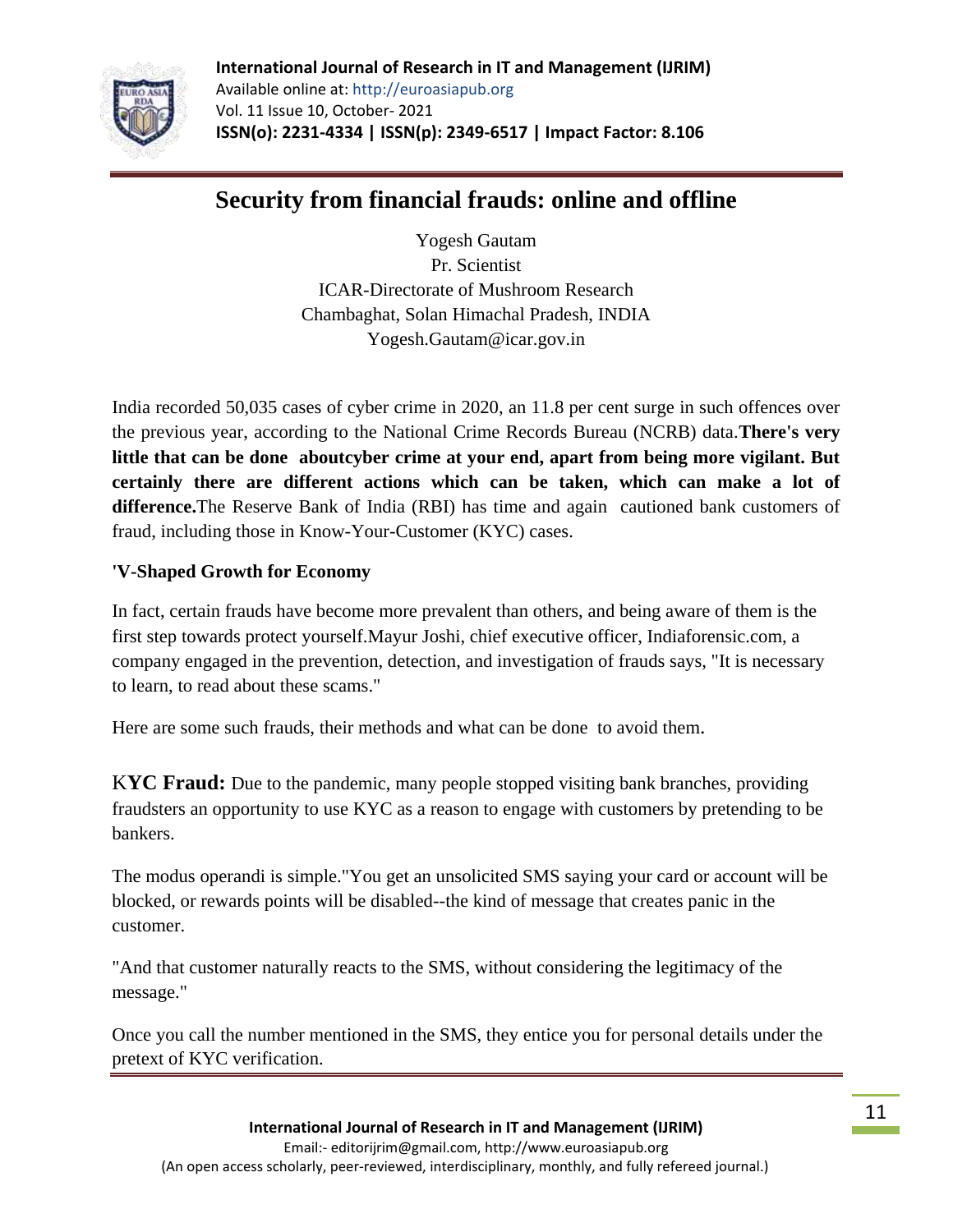

For instance, you will be asked for account or login details, card information, PIN, OTP, etc. Bhatia says, "They may also ask you to install a remote access app, which will give them complete access to your mobile."

The fraudster quickly cleans the account empty, while the victim keeps getting SMS of the amount debited from the account.

What to do: Remember the KYC update will never happen via a third-party app.

Bhatia says, "You should get in touch with the bank or card issuer--not on the number in the SMS, but the one on the reverse of your card--or call your bank customer care."

Don't even go by web-searches, as fraudsters are also spreading fake customer care numbers of banks or UPI platforms online.

YashTyagi, chief technology officer (CTO) CASHe, says, "Be very careful to whom you give out your information or documents for KYC purposes as well, even if you are doing so on a website.

"There are many fraud sites that collect such data. Fraudsters can make copies of KYC data and use it to apply for loans."

So it's not just SMS, calls or email you should be wary of, but websites as well.

S**im Swap Fraud:** Swap simply means exchanging one thing for another.

Let's say you have a 3G SIM card and want to upgrade to 4G.

You request a swap 3G SIM for a 4G SIM from the service provider.

This is an authentic SIM swap. Here you are putting the request to your service provider who deactivates your old SIM and gives you a new one, which activates within a few hours.

Our mobile phones are loaded with information, right from contact lists, photos, emails, and SMS to financial details such as ATM withdrawals alerts and one-time passwords sent by banks for net banking transactions.

Joshi says, "The SIM Swap fraud is a nightmare that many mobile holders faced during the pandemic.

"Many users were locked in when they started receiving messages that their SIM card has been blocked or the request for changing the SIM had been received."

Fraudsters use SIM swap techniques to steal your financial details by blocking your SIM card and exchanging it with a fake one.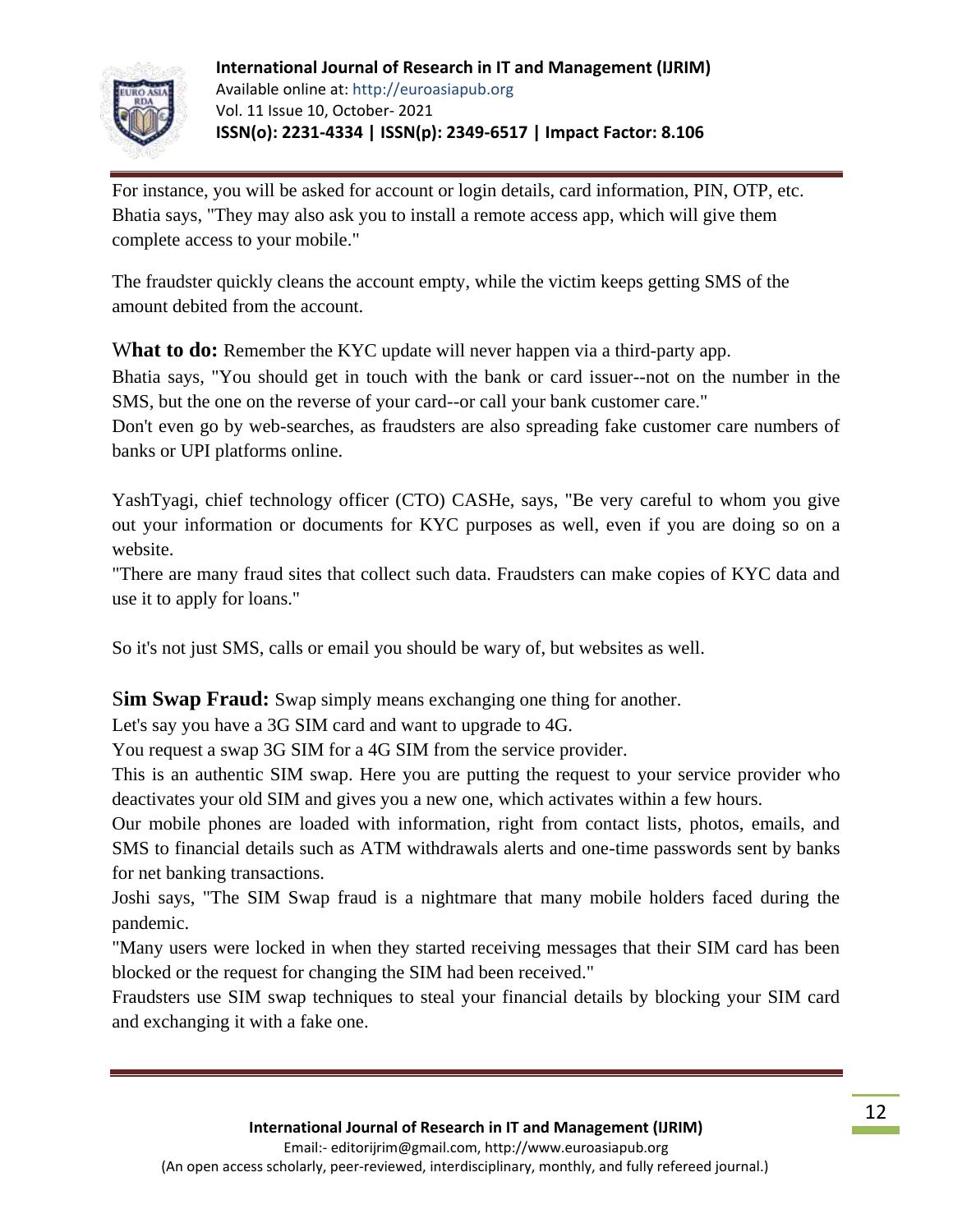### **International Journal of Research in IT and Management (IJRIM)**



Available online at: http://euroasiapub.org Vol. 11 Issue 10, October- 2021 **ISSN(o): 2231-4334 | ISSN(p): 2349-6517 | Impact Factor: 8.106**

Joshi says, "The swapsters approach the service provider (posing as a genuine card holder, with fake papers), requesting to swap the SIM.

"After verification, the service provider deactivates the old SIM.

"The fraudsters get a new active mobile SIM card."

This means once the SIM is swapped they get access to your OTPs, financial accounts and card related alerts, which they used to commit the fraud.

Before contacting a service provider, the fraudster will usually engage in some form of social engineering to try and gain information about their intended victim that can be used to answer security questions related to the victim's mobile number.

Joshi adds, "This can be done by researching the victim's social media accounts or gathering information about them from other public sources.

"The person attempting the SIM swap might also send phishing emails to a potential victim in the hope of obtaining other sensitive information that can be used to unlock his mobile phone number."

Phishing is a kind of e-mail fraud technique in which the crook sends out genuine-looking emails or website links in an attempt to gather your personal and financial information.

What to do: Don't give away your details to anyone.

If you see no service on your SIM, contact the service provider at the earliest.

If your SIM has been deactivated at midnight, you can't do much about it, really.

U**PI-related Frauds:** Unified payments interface (UPI) has a feature in which you or the merchant can send the user a request to collect money.

This feature is being used by fraudsters on second shopping websites.

Manoj Chopra, head, innovation & product development, InfrasoftTech says, "When you try to sell an item on such a site, fraudsters feign interest in buying and send you a collect money request instead of sending money.

"Remember, you don't need to authorise a transaction if the money is being transferred to your account, but the fraudster makes you believe you do and you end up sharing the PIN, and your hard-earned money gets re-routed."

What can you do: Remember when you are receiving money in your bank account you don't have to give a PIN or OTP.

Likewise when you are receiving money in UPI you don't need to enter any PIN.

Treat your PIN exactly like you treat your ATM PIN. Don't disclose it to anyone.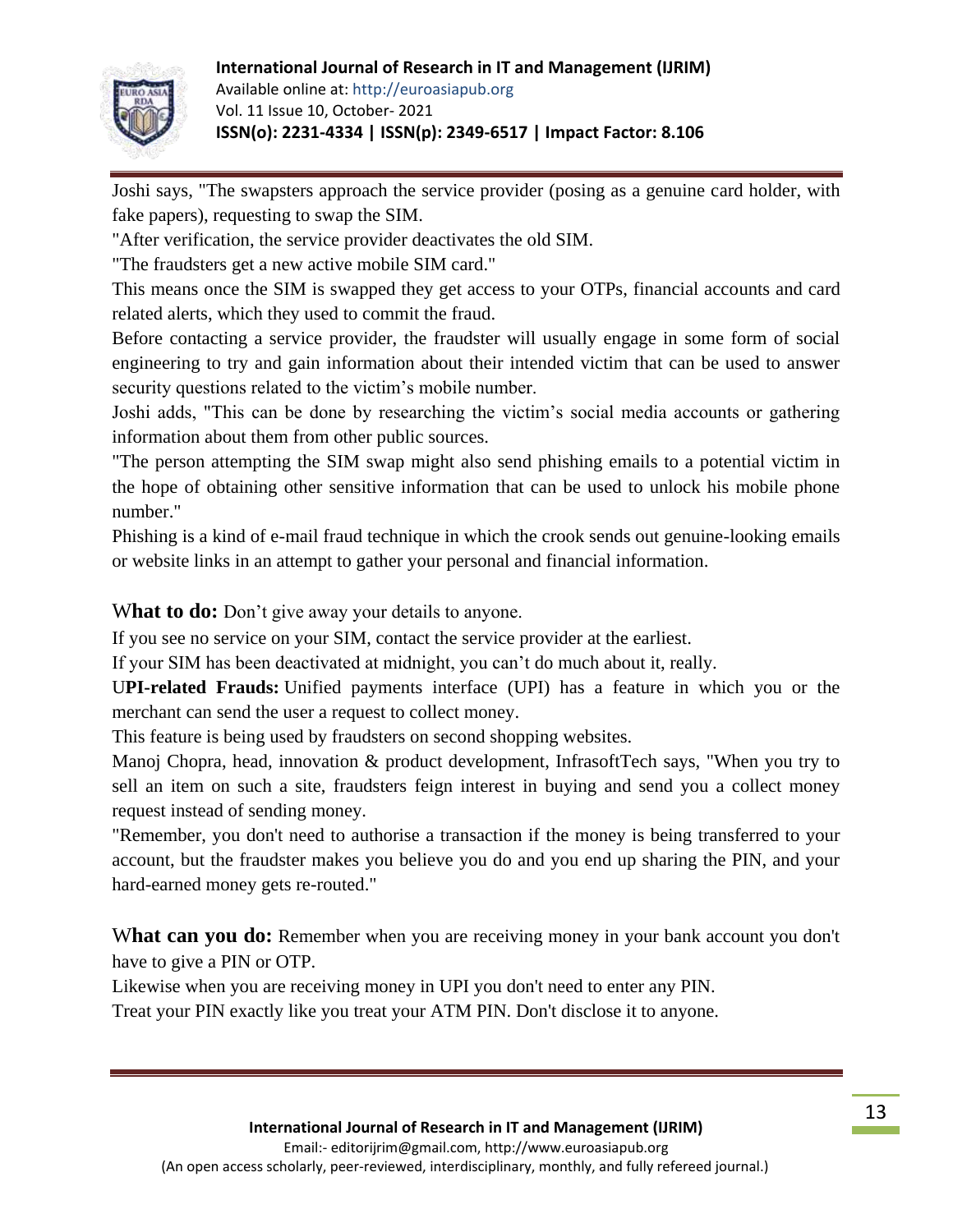### **International Journal of Research in IT and Management (IJRIM)**



Available online at: http://euroasiapub.org Vol. 11 Issue 10, October- 2021 **ISSN(o): 2231-4334 | ISSN(p): 2349-6517 | Impact Factor: 8.106**

O**ffline Frauds:** Oftentimes we take cash withdrawal from an ATM casually, not realising that a little carelessness could cost us our hard earned money.

Shoulder surfing is such a danger associated with ATMs.

Shoulder surfing is, in simple terms, when someone stands close to you or at a very close distance in order to get information.

Chopra says, "So, while using an open ATM, be careful that nobody is shoulder surfing you. You can never tell whether or not the person shoulder surfing is a fraudster.

"Such people stand close to you to get the personal identification number (PIN) of your card while you are feeding it."

Once your PIN is compromised, it can be used by fraudsters in ways you can't even imagine.

Chopra says, "He could also have tampered with the ATM, by inserting a device in the ATM card slot.

"So, when you punch your PIN, the device captures the number and other information stored on your card."

Fraudsters who use the data to make cloned cards and withdraw cash at overseas ATMs, or shop online.

What can you do: First, look closely at the card slots in the ATMs.

Ensure that there ae no parts jutting out, no broken pieces, no cracks or any glue-like substances around the slot.

It's a good practice to cover the hand while punching your PIN on the key.

Also make sure no one is shoulder surfing.

T**hings to keep in mind:** There's very little you can do at your end, apart from being more vigilant.

But some things that you must do can make a lot of difference. First and foremost, follow the basic online security hygiene against phishing. (See box).

Ankit Ratan, co-founder and CEO, Signzy, an AI-based banking workflow automation solutions provider, says, "Use the facility that allows you to set and modify transaction limits on your cards and savings account.

"That way, you will be able to reduce the risk considerably."

You can set limits on all types of translations--domestic, international, POS, ATM withdrawals, and online.

Banks also allow you to switch on and switch off your debit and credit card.

Imagine the peace of mind when you temporarily switch off a card you aren't using and set a limit one those that you use.

This way at least some damage will be next to zero.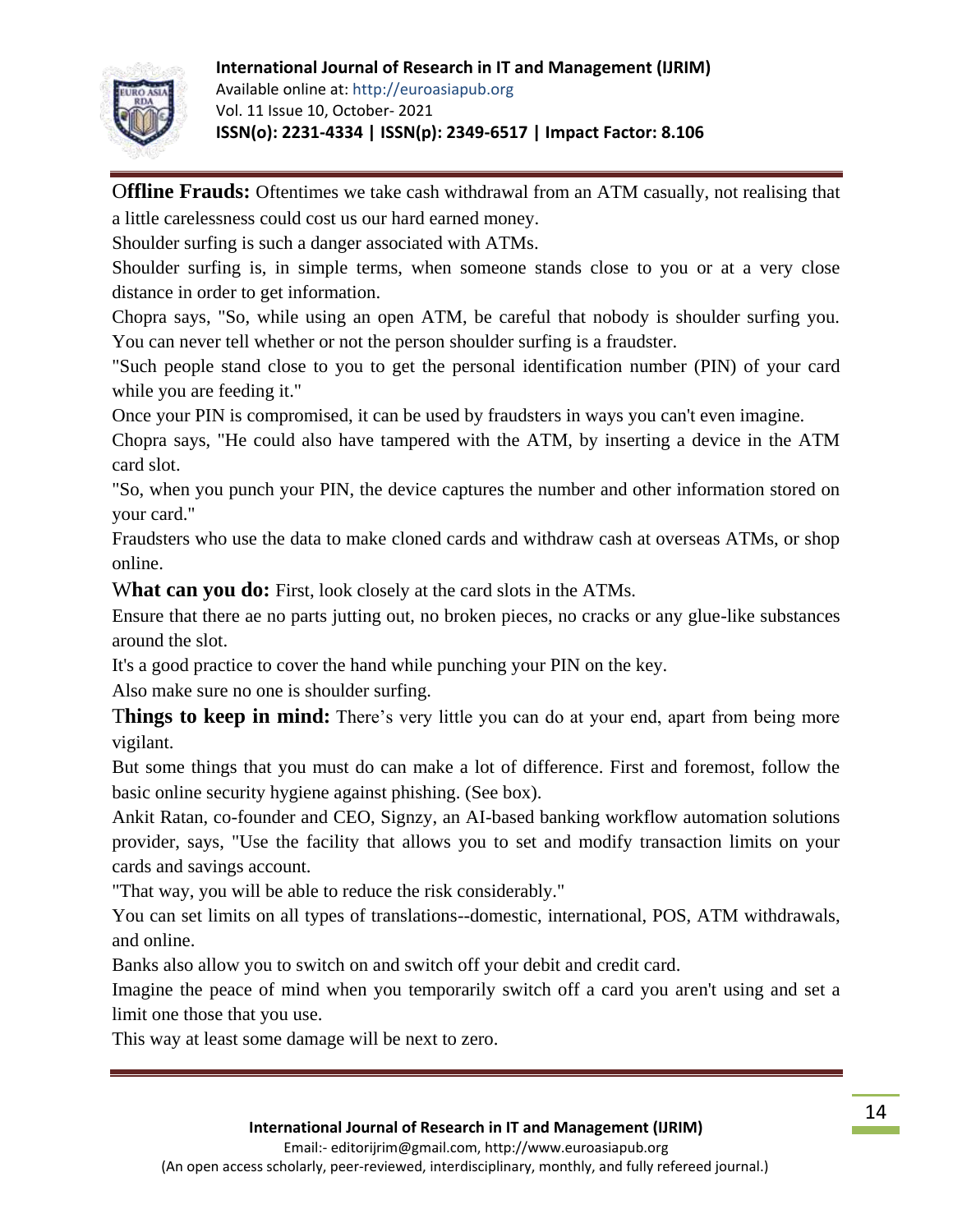

Use robust passwords which is a non-word with multi-factor authentication and make it long.

# Cyber Law

Law in cyberspace isn't the same as law in the real world. Some real-world legal frameworks don't work as well as they could when they get extended to the Internet. The law of war, as defined by the [four Geneva Conventions and the three Additional Protocols,](https://www.law.cornell.edu/wex/geneva_conventions_and_their_additional_protocols) is a good example of this.

The Geneva Conventions provide a framework under which many nations have agreed to fight wars. They specify what ways are OK to respond to an armed attack and which ways aren't. Note that's "armed attack," not "act of war." Armed attacks are what the Geneva Conventions talk about. Acts of war are what politicians talk about to score political points.

When politicians say that their country will treat a cyber-attack on it as an act of war, that's an intentionally vague statement that doesn't really mean anything. Treaties tell you how you can respond to armed attacks; they don't say anything about acts of war. So the right question to ask is whether or not cyber-attacks count as armed attacks, and how cyber-attacks can be understood within the framework that existing treaties provide.

# **The Tallinn Manuals**

Representatives from the NATO countries did a thorough review of this question and published their results in the [Tallinn Manual](https://ccdcoe.org/research/tallinn-manual/) (2013) and the [Tallinn Manual 2](https://www.cambridge.org/core/books/tallinn-manual-20-on-the-international-law-applicable-to-cyber-operations/E4FFD83EA790D7C4C3C28FC9CA2FB6C9) (2017), both named for the city in Estonia where the projects were based. (A Tallinn Manual 3 is in the works and should be published in 2026.) What the original Tallinn Manual found, roughly, was that if the effects of a cyber-attack are comparable to a conventional ("kinetic") attack, then it counts as an armed attack and the existing law of war gives a framework for acceptable ways to respond.

Unfortunately, this doesn't cover most cyber-attacks. Kinetic attacks destroy things; most cyberattacks don't. If you're hit by ransomware, the effects are very different from those of a cruise missile hitting one of your data centers. In one case, your computers are destroyed; in the other, they just need to have software reinstalled. And because the effects are so different, it's not clear that the existing law of war tells governments what are and are not acceptable ways to respond to cyber-attacks unless they cause serious physical damage.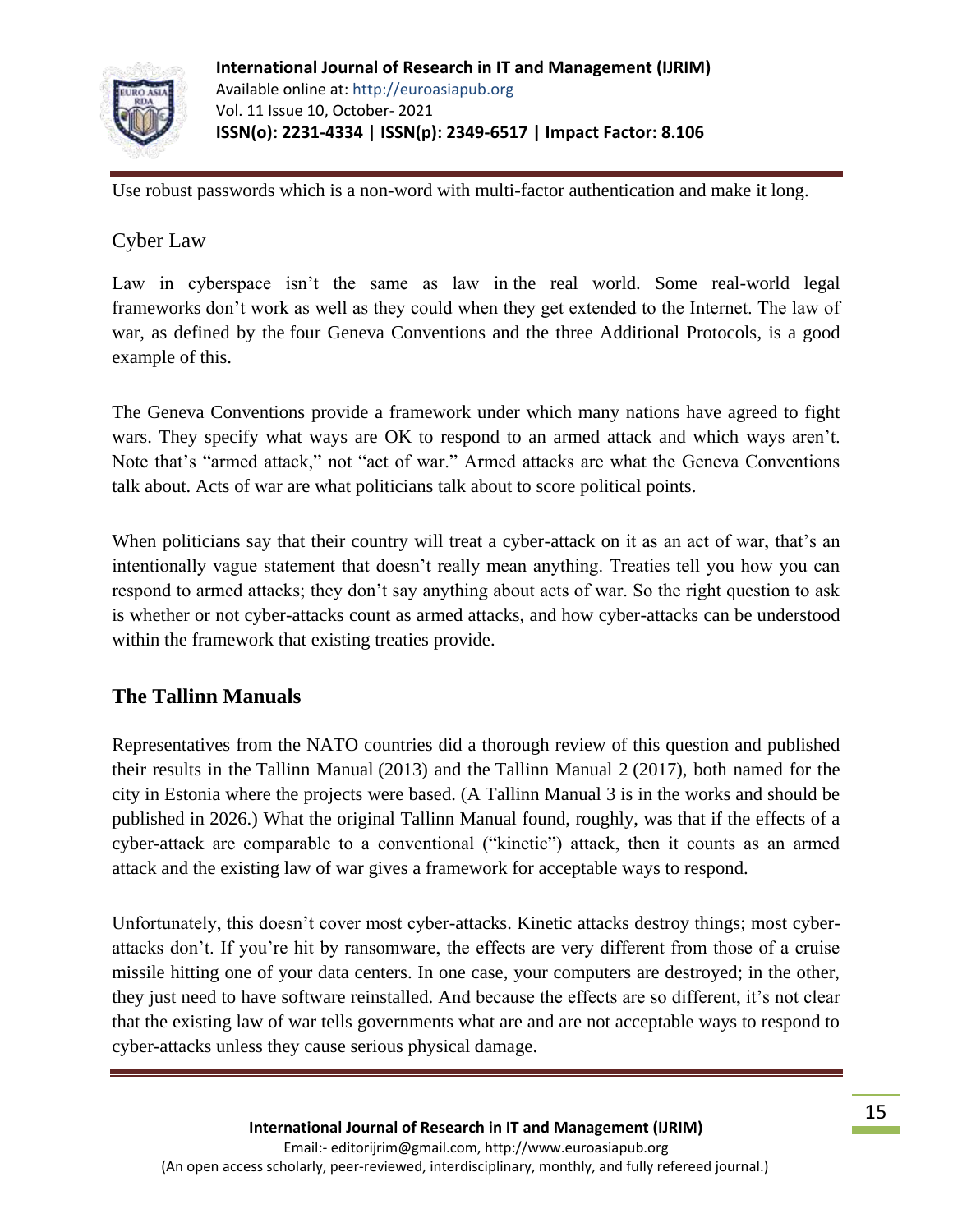

Such attacks are rare. The 2014 cyber-attack on a [German steel mill](https://www.pbs.org/wgbh/nova/article/cyber-attack-german-steel-mill-leads-massive-real-world-damage/) is one of the few instances. The [Stuxnet](https://en.wikipedia.org/wiki/Stuxnet) worm of 2010 is thought to have had the objective of damaging Iranian centrifuges, but an analysis of Iranian purchases of centrifuges over time [suggests](https://www.csmonitor.com/Commentary/Opinion/2010/1208/Chief-obstacle-to-Iran-s-nuclear-effort-its-own-bad-technology) that they did not increase after Stuxnet was released. So Stuxnet might not have caused any significant physical damage. (Although it's possible that maintenance issues with the Iranian centrifuges were so serious that they hid any damage caused by Stuxnet.)

The Tallinn Manual 2 tried to extend the Tallinn Manual's interpretation of the Geneva Conventions to attacks that are less damaging than an armed attack. It doesn't seem to do as useful a job of this as the first Tallinn Manual did. The first manual addressed a black-and-white issue, but the second set out to examine several shades of gray, and its conclusions are just as gray: "Maybe, maybe not" is one way to put it, but you could also say "It depends" or "Possibly." I could have told you as much without a multi-year effort involving hundreds of people from dozens of countries.

It's not clear how useful the Tallinn Manual projects were. They might reflect a minority opinion that doesn't really matter. Only NATO nations were involved in writing the Tallinn Manuals, so lots of countries—including China, Russia, Israel, Iran, and North Korea—that probably have significant cyber-war capabilities didn't participate. The NATO countries may think that a particular interpretation of the Geneva Conventions is valid in cyberspace, but if their adversaries there don't see the same rules as applying, then it's not clear how useful the Tallinn Manuals are.

But the Tallinn Manuals might still be useful in some ways. Most countries aren't as powerful as the NATO countries or the other countries with significant cyber-war capabilities. If a cyber adversary decides to attack them, they don't have the ability to retaliate like the stronger countries do. The best that most countries can hope for is that the more powerful ones generally follow the rules that treaties specify. From that point of view, the Tallinn Manuals might provide a reasonable way for less powerful countries to know what they should generally expect from the more powerful ones, even if the powerful countries don't always follow the rules.

### **Rules of space combat are key**

Game theory tells us that it's probably not possible to get all nation-states to agree to not develop cyber weapons for use in space. The situation resembles that of nuclear weapons—the first state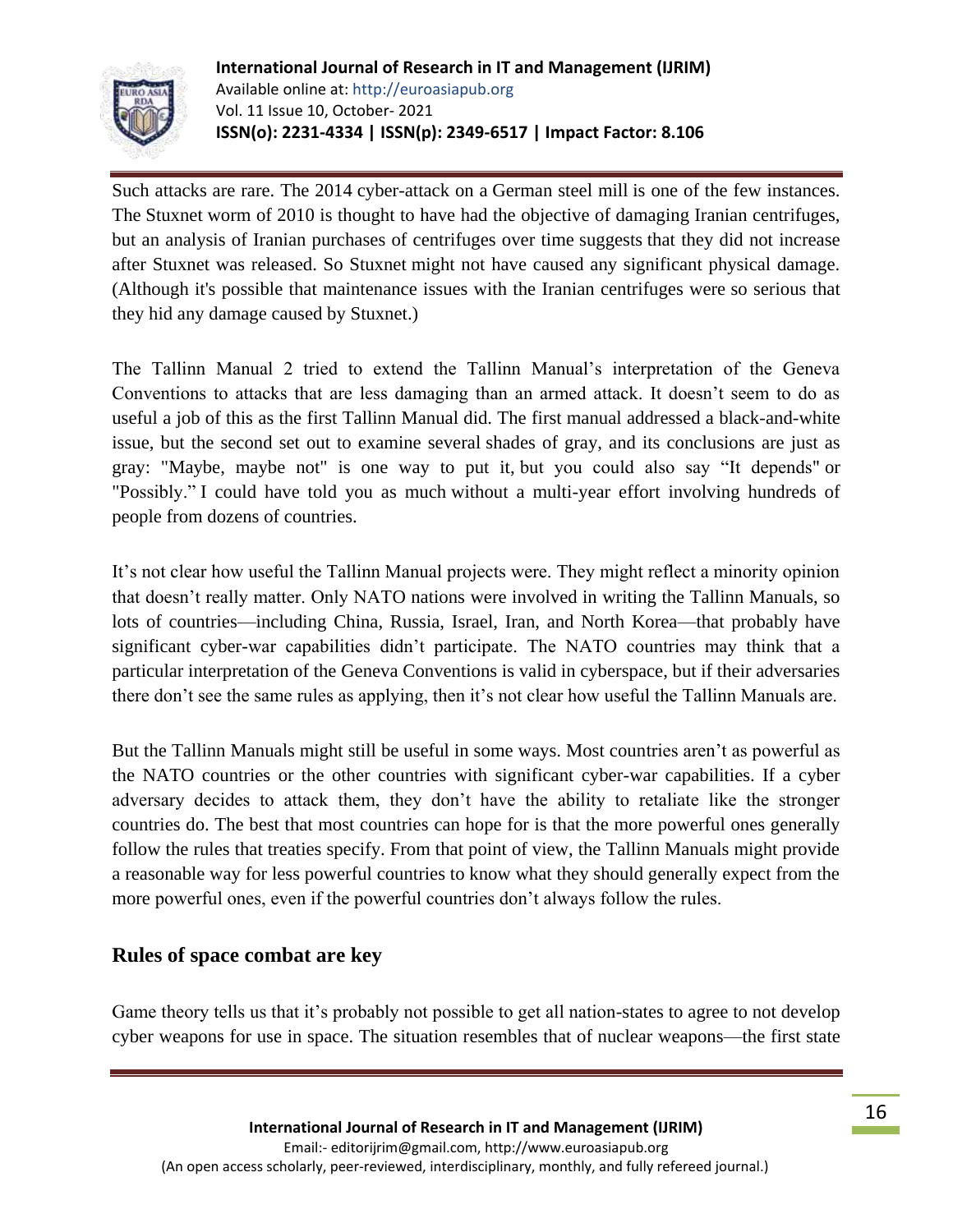

to cheat wins, so a rational government would never agree to eliminate nuclear weapons. But if we can agree to a reasonable set of rules that nations need to follow for space combat, that would probably be to everyone's advantage.

There are good reasons for national governments to want to gain control of space. Let's see if the Woomera Manual and MILAMOS are good steps in that direction. They might create a useful legal framework within which to confine future cyber operations.

# **Why safe harbour is the best way forward for data protection**

Data breach notification laws have become popular among the states—all 50 have them—as well as in the District of Columbia, Guam, Puerto Rico, and the Virgin Islands. Once these measures are on the books, though, states continue to tinker with them. This year, for example, [22 states in](https://www.ncsl.org/research/telecommunications-and-information-technology/2021-security-breach-legislation.aspx)  the [USA have introduced or considered bills](https://www.ncsl.org/research/telecommunications-and-information-technology/2021-security-breach-legislation.aspx) amending existing laws.

Many of the alterations focus on changing the time required to report a breach, expanding who needs to report a breach, redefining what's considered personal information, and requiring reporting of breaches to the attorney general or another regulator in the state.

Some states are considering providing incentives for organizations to beef up their security by providing them with an affirmative defense in civil lawsuits if it can be shown that reasonable security practices were in place at the time of a data breach. Motivating organizations to address data privacy can be difficult. Hence, the incentive.

Here's why incentivizing [data protection](https://content.microfocus.com/gdpr-ccpa-privacy-tb/privacy-laws-data-security?lx=6_RS12&utm_source=techbeacon&utm_medium=techbeacon&utm_campaign=7014J000000dVA4QAM) with so-called safe harbor provisions is the best approach to bolstering cybersecurity.

### **Safe harbour for meeting standards**

Unlike the [punitive approach adopted by states such as California](https://content.microfocus.com/gdpr-ccpa-privacy-tb/what-your-data-secur?lx=6_RS12&utm_source=techbeacon&utm_medium=techbeacon&utm_campaign=7014J000000dVA4QAM) and Colorado, states using the incentive approach try to encourage higher levels of cybersecurity by creating a "safe harbor" from data breach litigation by implementing industry or government security standards.

This year states considering bills with affirmative defense provisions include Georgia, New Jersey, Illinois, and Connecticut. Nevada rejected a measure that would have provided immunity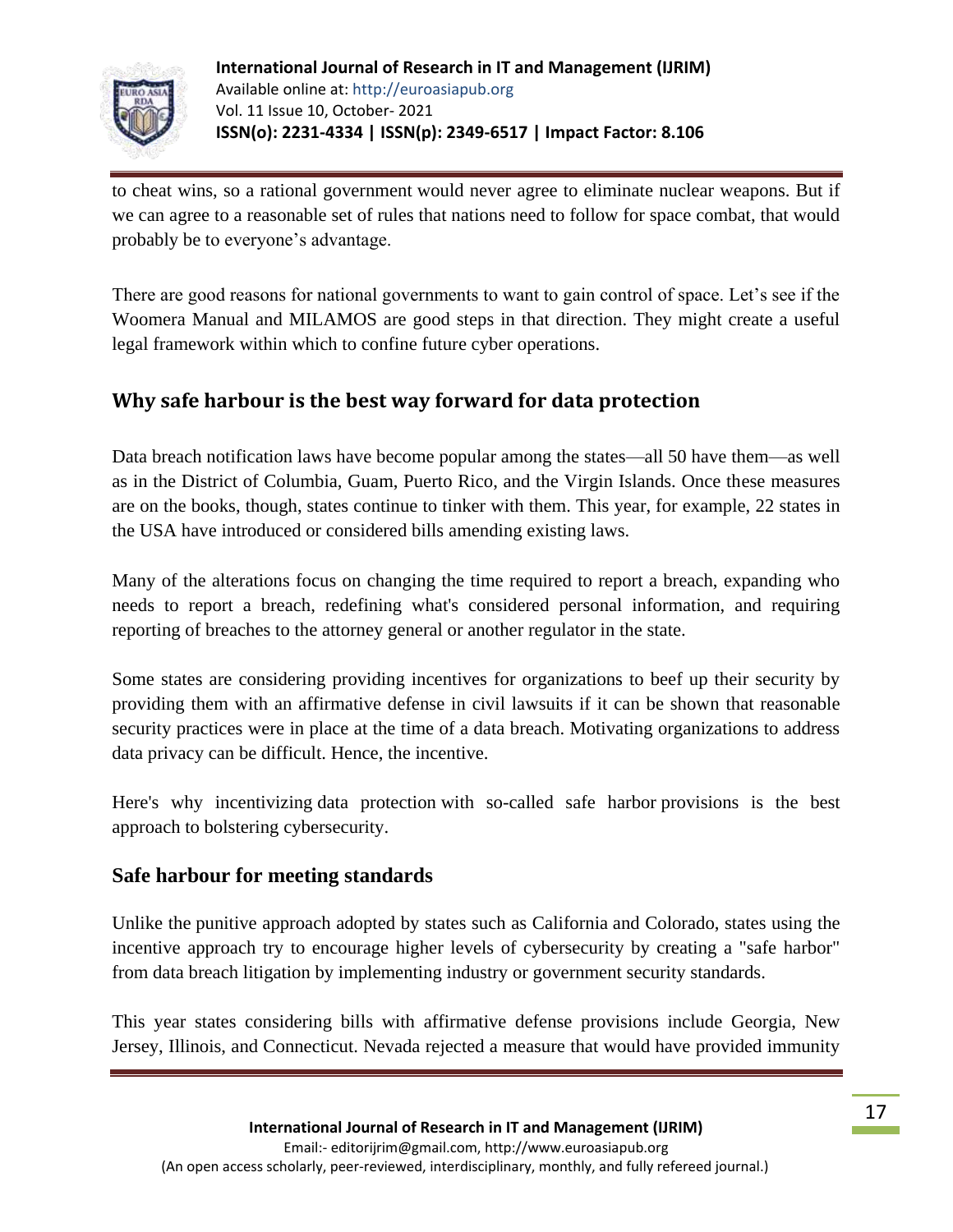

from liability for damages if certain security controls or standards are in place. Meanwhile, a measure establishing an affirmative defense was enacted in Utah.

The [Cybersecurity Affirmative Defense Act \(HB80\)](https://custom.statenet.com/public/resources.cgi?id=ID:bill:UT2021000H80&ciq=ncsl&client_md=7e8f62049145aa464b37789300586afa&mode=current_text) is an amendment to Utah's data breach notification law, creating several affirmative defenses for persons facing a cause of action arising out of a breach of system security, and establishing the requirements for asserting such a defense.

The basic intent of the act is to prod individuals, associations, corporations, and other entities to maintain reasonable safeguards to protect personal information by providing an affirmative defense in litigation flowing from a data breach. The incentive is that a person who creates, maintains, and reasonably complies with a written cybersecurity program that is in place at the time of the breach will be able to take advantage of an affirmative defense to certain claims under the act.

The act does not provide any affirmative defense if the person had actual notice of a threat or hazard to the security, confidentiality, or integrity of personal information; if the person did not act in a reasonable amount of time to take known remedial efforts to protect the personal information against the threat or hazard; or if the threat or hazard resulted in the breach of system security. These exclusions are a reminder that a cybersecurity program is not a "write it and forget it" exercise. They put organizations on notice that cybersecurity programs are a risk management tool for a business entity.

Utah isn't alone in establishing an affirmative defense to claims arising from a data breach. Back in 2018, Ohio enacted the Ohio Data Protection Act (SB 220), similarly providing a safe harbor for businesses implementing and maintaining "reasonable" cybersecurity controls.

In a ["client alert"](https://www.frantzward.com/news-blog/october-2018/ohio-provides-affirmative-defense-to-companies-mee) published at the time the Ohio law was enacted, the law firm Franz Ward explained that to qualify for the defense, a business must implement written cybersecurity measures designed to protect the security and confidentiality of personal information, protect against any anticipated threats or hazards to the security or integrity of the personal information, and protect against unauthorized access to and acquisition of information that is likely to result in a material risk of identity theft or other fraud to the individual to whom the information relates.

Beyond that, a covered entity's cybersecurity program must "reasonably conform" to one of several industry-recognized or regulatory frameworks, such as the National Institute of Standards and Technology Cybersecurity Framework, the Federal Risk and Authorization Management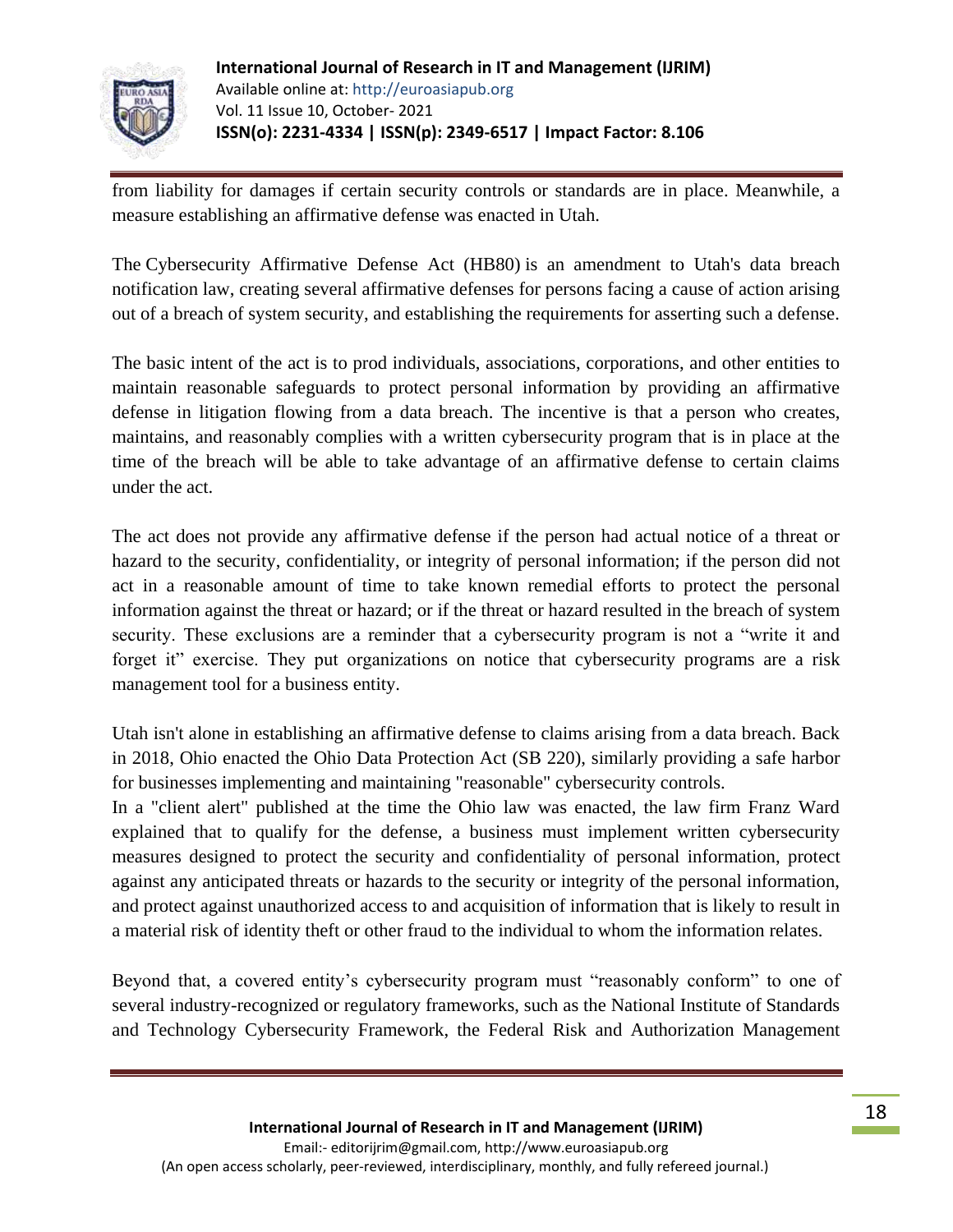

Program, the Security Rule of the Health Insurance Portability and Accountability Act, or the Payment Card Industry's Data Security Standards, among others.

### **Protections are good but limited**

The law's protections are noticeably limited in scope to certain types of tort claims, leaving even those businesses that have robust cybersecurity programs vulnerable to statutory violations, such as data breach notification requirements, or claims based in contract, such as a business-vendor dispute.

New York has a similar but narrower version of the Utah and Ohio statutes. Enacted in 2020, New York's Stop Hacks and Improve Electronic Data Security Act requires that organizations that collect data maintain reasonable security, according to applicable regulatory schemes—such as the Health Insurance Portability and Accountability Act and the Gramm-Leach-Bliley Act, which requires financial institutions to explain their information-sharing practices to their customers and to safeguard sensitive data—and also specific agencies such as the New York State Education Department and its Department of Motor Vehicles.

### **High-maintenance moves**

This analogy isn't perfect, but changing software with a search warrant seems a bit like using a warrant to search a 2015 Toyota and somehow turning it into an [unmarked 1987 Yugo.](https://www.imcdb.org/v088585.html) Maybe the other way around, if you're lucky, but things never seem to work out that way. In that hypothetical exercise, the authorities didn't just search the car for evidence that might be used to investigate illegal activities. Instead, they also changed the car into a different one. I'm not a lawyer, but it's not clear to me that that's within what's allowed for a search warrant. And if that unmarked 1987 Yugo costs more to maintain, the owner has a good reason to not be happy. In that case, who would be responsible for the higher maintenance costs?

### **Our work is never done**

If you're a developer, you know that software is never completed. Instead, it's just deemed good enough for the upcoming release. I've never done software testing, but testers tell me that it's about the same: You never have enough time to test everything, so you make a commercially reasonable effort to test the most important features of your product.